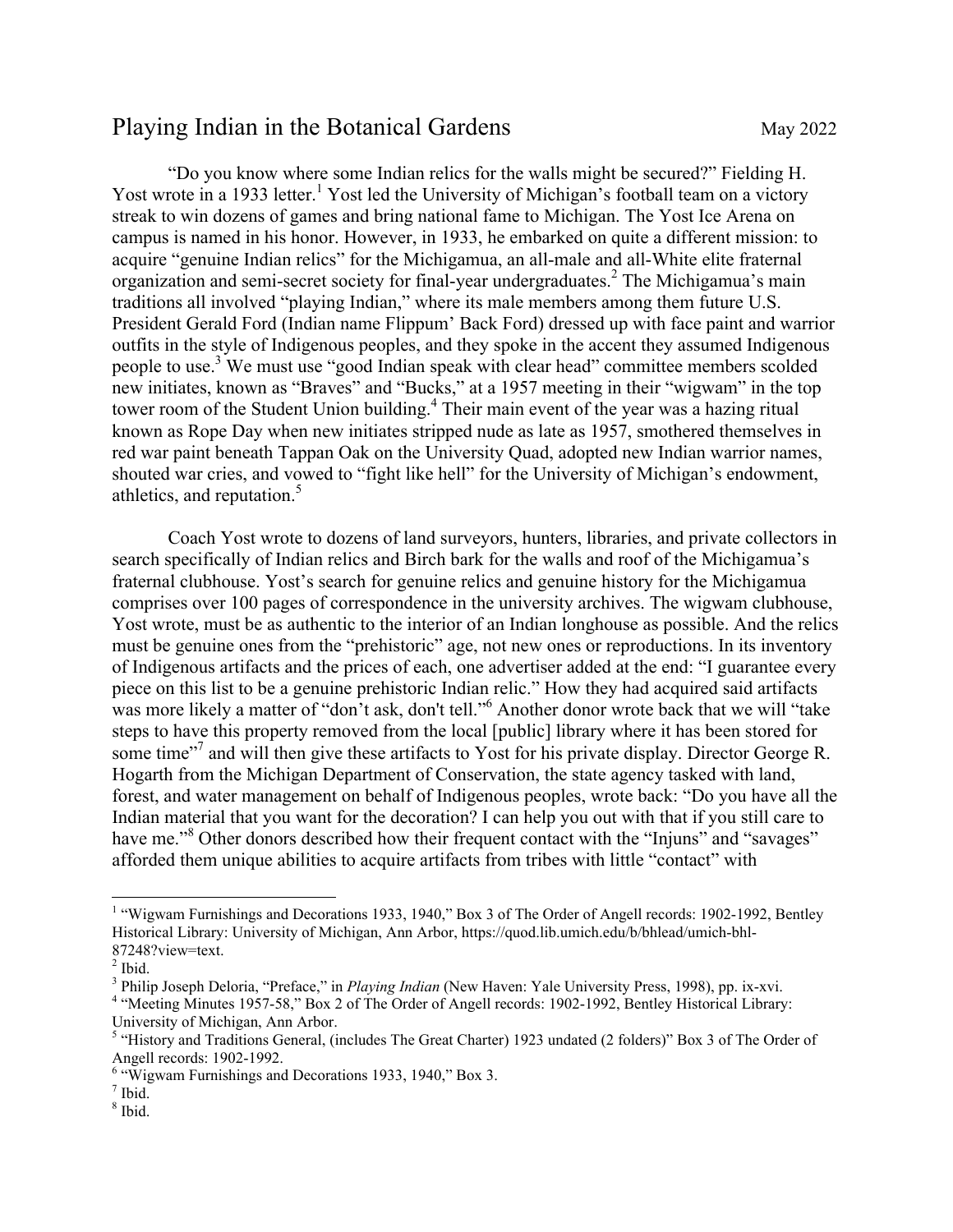civilization.<sup>9</sup> And yet, for all his efforts, Yost came up dry aside from a few relics and a smoking pipe acquired for ~\$15 and sent by the U.S. Postal Service from a collector in the West. One collector wrote back to explain why Yost was finding more relics from Western tribes than from tribes in Michigan. The collectors explained in short: There is almost no history of Indigenous people in Michigan. $10$ 



*The pile of Coach Yost's letters to trophy hunters and gravediggers for Indigenous artifacts*<sup>11</sup>

And yet in the absence of Indigenous history, the Michigamua invented a history of how they thought the "noble savage" would have behaved. Or to phrase their actions in different terms: In the Michigamua's willful ignorance of there being actual Indigenous history in Michigan and Indigenous peoples' claims to the land on which the university sits, they set about creating an origin story that positioned themselves as Indians and therefore as the rightful owners to the land. From the 1940s onward, the Michigamua closed each Rope Day with powwow and war-like ceremonies on a 200-acre tract of land in the far northeast of campus. The land was purchased in the 1930s by Frederick Matthaei Sr., who was a member of Michigamua's class of 1914 known by his tribal name Battle Chaser. 12 From the 1942-43 meeting notes written in

 $9$  Ibid  $<sup>9</sup>$  Ibid.</sup>

 $10$  Ibid.

 $11$  Ibid.

<sup>12</sup> Larry Bush, "Regent-Emeritus Fred Matthaei Dies" *Ann Arbor News*, March 26, 1973.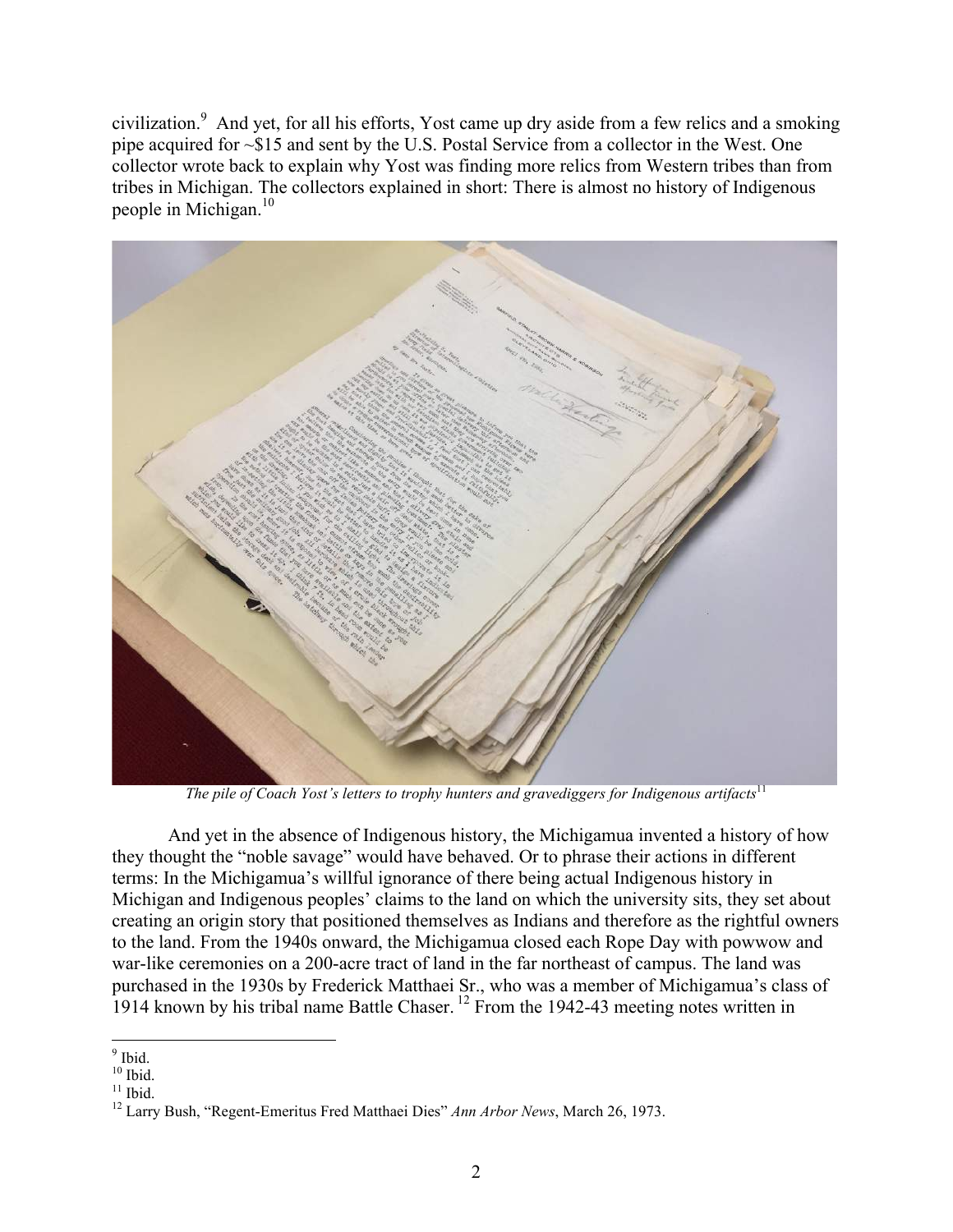Indian speak: "Supple Sinew [Ciethum] sayum Battle Chaser Matthaei's place beum available for sleigh ride Sunday, Jan  $17^{\text{th}}$ . Wiskinski bringum bear meat, firewater, + toilet water."<sup>13</sup> Bear meat is "Indian speak" for meat in general, and firewater is "Indian speak" for alcohol. January 17, 1943 was a brutally cold day and only twelve students showed up. As described in the meeting minutes: "Beum last tribe meeting for several of um Fighting Braves. Have um damn poor turn out, many Braves late. Sleigh ride beum damn fine success, but only 12 Braves showum up. Battle Chaser beum damn fine Old Buck."14 Future near-annual events held at Battle Chaser's place, however, were a success. In later correspondence, the Michigamua drew a map to guide the tribe from campus to Battle Chaser's farm.<sup>15</sup>

<sup>&</sup>lt;sup>13</sup> "Meeting Minutes 1957-58," Box 2.<sup>14</sup> Ibid

 $15 \cdot 60$ <sup>th</sup> Reunion 1961" Box 3.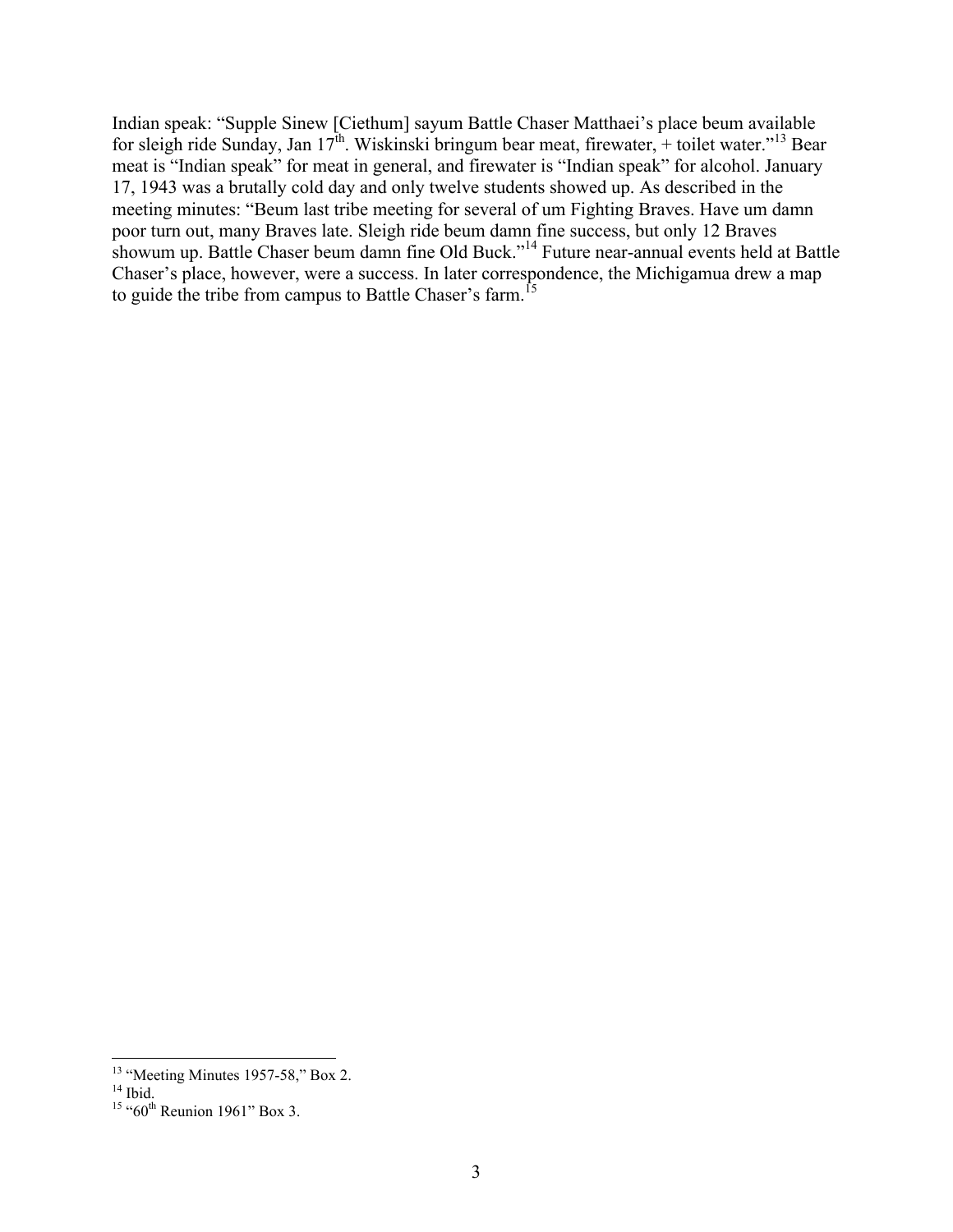

*Map of public induction ceremony on main campus for Rope Day, followed by map of driving route from main campus to private after party at Matthaei's farm. Pow Wows at Matthaei's farm were almost as frequent and as important in the Michigamua calendar as Rope Day.*<sup>16</sup>

Yet Battle Chaser Matthaei Sr. (U-M Class of 1914) and Little Battle Chaser Matthaei Jr. (U-M class of 1947) were no Indians. Father and son were both regents of the university's highest governing body, businessmen, land developers, speculators, and owners of the American

 $16$  Ibid.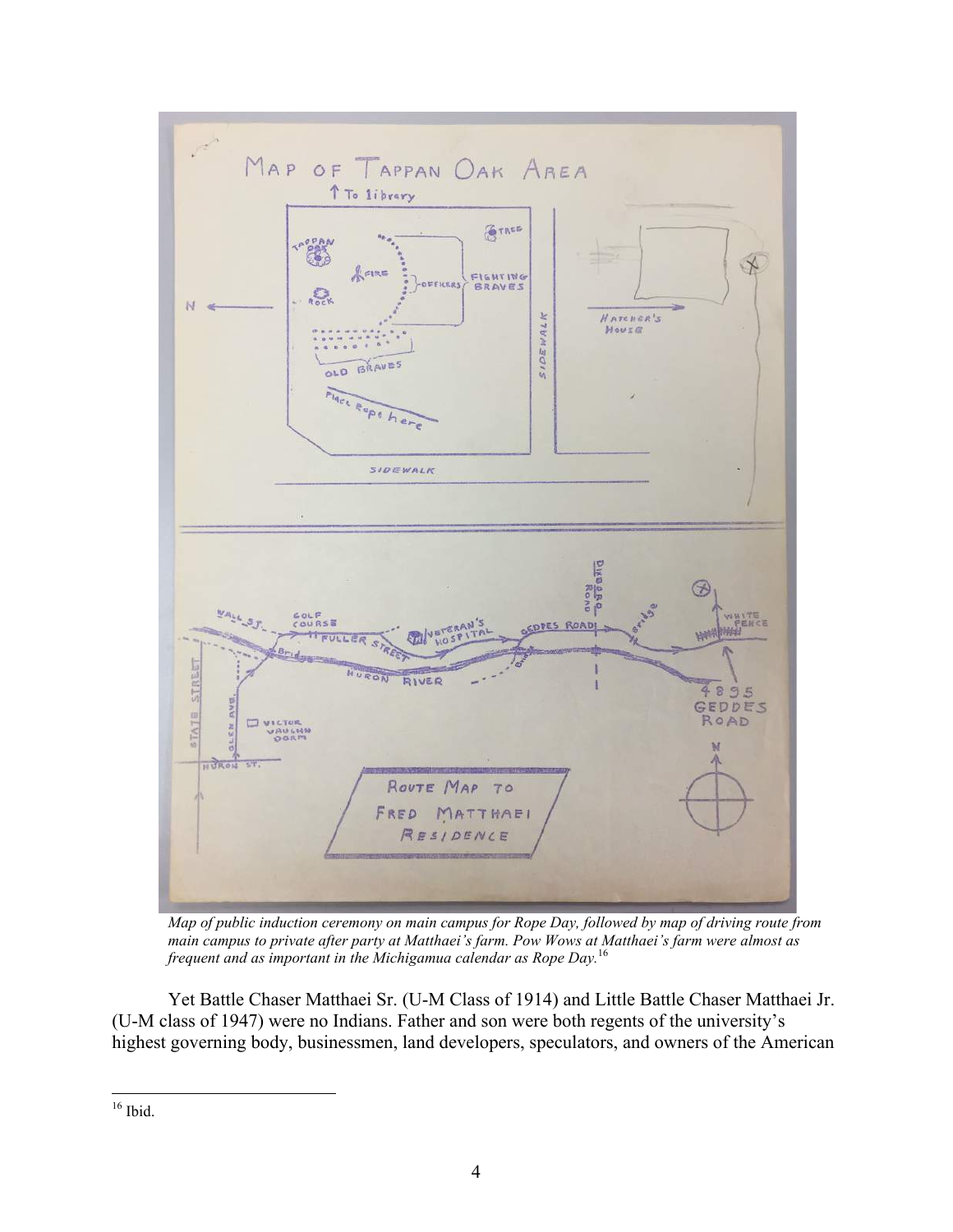Metal Products Company in Detroit.<sup>17</sup> Matthaei Jr. 's correspondence with the Michigamua was even written on company letterhead, indicating that his participation in red face rituals was official business and a networking opportunity.18 In 1957, he donated the Michigamua's ancestral stomping ground to the university of Michigan, a gift the university still honors by naming its botanical gardens in tribute to  $\lim_{n \to \infty}$  <sup>19</sup>

One of Michigamua's main missions, in addition to playing Indian, was to raise school spirit through participation in sporting events and to raise funds for the university endowment through their extensive alumni network of largely bankers, doctors, and lawyers. Generations of athletics coaches participated in Michigamua events. Matthaei specifically complained to Michigamua leadership when the university had planned so many games away from campus that Matthaei and his Michigamua buddies had trouble attending.<sup>20</sup> Then, as now, sports remain a key vehicle to funnel alumni donations to the university. Undergraduates described in their membership applications all the work they had done selling tickets to sports games or raising funds for university buildings. The funds and resources Michigamua undergraduates, and therefore future alumni, would contribute to the university was a key criteria for acceptance as Indians.<sup>21</sup> Battle Chaser was no different, and his financial and land gifts to the university did not go unrecognized by the grateful members of the Michigamua.

Four years after Battle Chaser's 1957 land donation for the Botanical Gardens, the Michigamua celebrated at 4pm on May 12, 1961 the  $60<sup>th</sup>$  anniversary of their founding. Equal to the  $50<sup>th</sup>$  reunion of 1951, the  $60<sup>th</sup>$  was the largest alumni event in the organization's history. To celebrate the occasion, the organization gifted Battle Chaser a 30-foot-tall totem pole. Of Michigamua's 1,000+ members, 188 alumni each paid \$15 membership fees to descend on the site of the Matthaei Botanical Gardens and Radrick Farms Golf Course.<sup>22</sup> In suits and ties, they came dressed for the totem pole dedication. An all-Black staff of waiters served "firewater" and "bear meat" to the all-White audience of men only.<sup>23</sup> A pamphlet was circulated from a speech given three years earlier, where the Michigamua's leader or "Sachem" Reed Leg Coe described

 17 "Obituary of Frederick Carl Matthaei Jr.: 1925 – 2016," *Ann Arbor News*, June 11, 2016,

https://obits.mlive.com/us/obituaries/annarbor/name/frederick-matthaei-obituary?id=11109623 **<sup>18</sup>** Matthaei's Sr. business empire, alumni affairs, and Michigamua events all overlapped. The ribald humor from his college years extended into professional life through Linsdale University, a mock university he created. The organization's main activities involved business executives and former Michigamua members writing and circulating amongst each other jokes about rape, sex, and female genitalia. As documented in "Frederick C. Matthaei papers, 1910-1914 and 1940s." at the Bentley History Library, Matthaei assembled these jokes into a booklength anthology of smut. One joke is a mock "consent form" for undergraduate females to sign, where they agree "never to appear as witness against him" or to prosecute him for trafficking her for sex work. Another sketch encourages males to "stick" their penis in as many women as possible because that is "God's will." Another joke by Matthaei suggests that the first rule on campus should be "positively no clothes permitted, except Jewish members may eat with their hats on." Matthaei's joke goes on to state that females should never have been accepted to university. A November 13, 1955 article in the *Detroit Free Press* was titled "Marvelous Matthaei" and described Linsdale as "mythical" and as "his marvelous creation."

<sup>19 &</sup>quot;Matthaei Botanical Gardens, in *Matthaei-Nichols History*, pp. 5-8.

https://mbgna.umich.edu/wp-content/uploads/2017/08/MBGNA\_History.pdf.

https://mbgna.umich.edu/about/history/.<br>
<sup>20</sup> Meeting Minutes 1957-58," Box 2.<br>
<sup>21</sup> Questionnaires (completed) regarding Michigamua history for Tribes of 1920-1941, Box 3.<br>
<sup>22</sup> "60<sup>th</sup> Reunion 1961" Box 3.<br>
<sup>23</sup> Reunion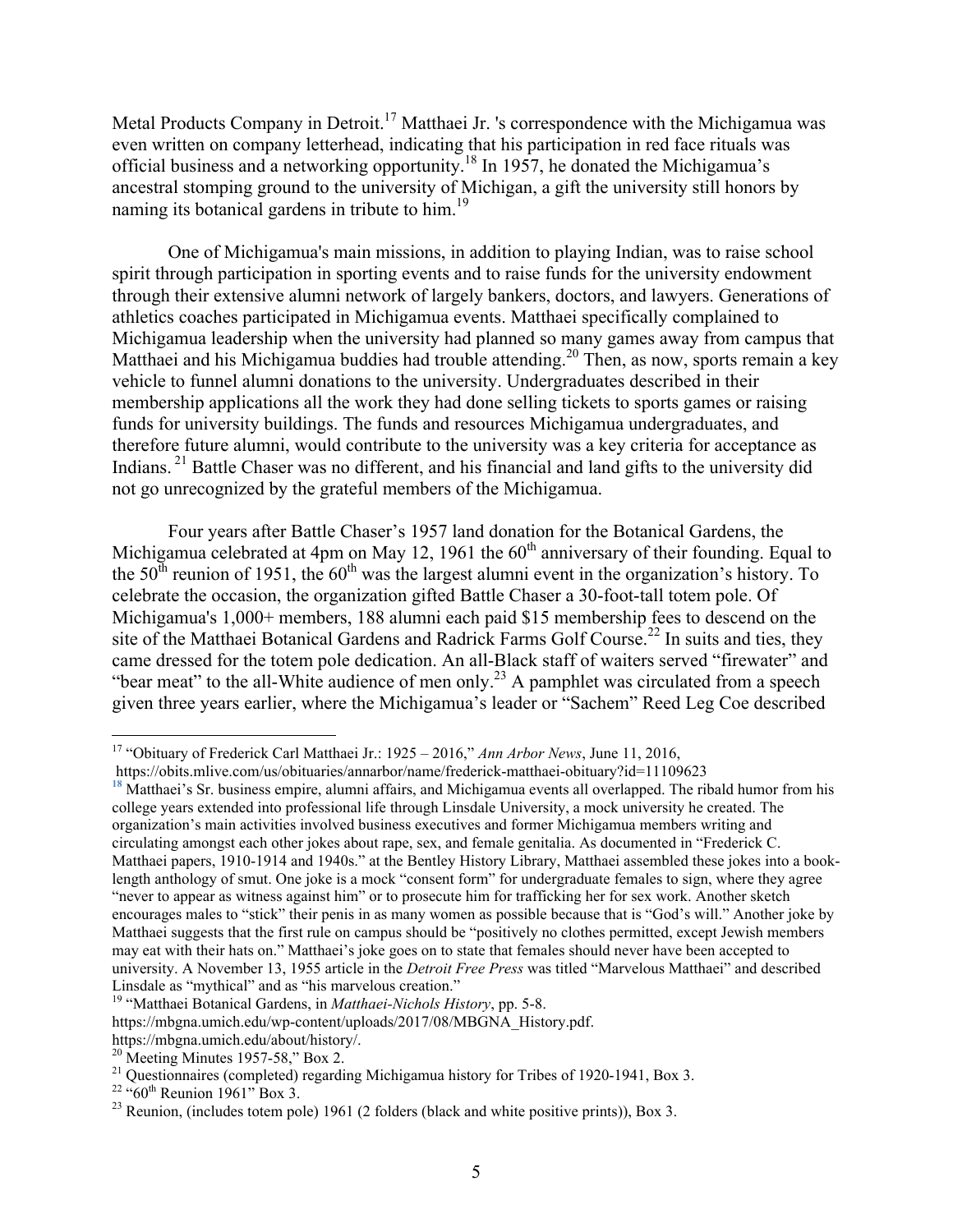the vanishing tribes of Indigenous peoples. Indigenous culture is disappearing, he warned, and the few genuine native artists "look with sad contempt at the many atrocities which are offered for the tourist trade or to decorate modern establishments."<sup>24</sup> And yet, Reed Leg Coe reminded his audience of what the all-White and all-male Michigamua peoples could do to advance Indigenous culture: "In order to get one of the few hereditary carvers to create the Michigamua Totem Pole, it was necessary to build up a legend of our Tribe, which then could be translated through carved symbols to become a 'talking pole' for all the initiated to read. This legend is the basis of the Scroll which accompanies our Totem Pole."25 The next day on May 12, the *Detroit Free Press* wrote about Matthaei in an article titled "Top Man on the Totem Pole."<sup>26</sup>





*Totem pole dedication in Matthaei's honor*<sup>27</sup> *Cartoon from Matthaei's private collection of news clippings and sex jokes*<sup>28</sup>

For all the rituals of Indigenous culture, however, Matthaei won more than gratitude for his land donation to the university. The *Ann Arbor News* reported in 1978 on Matthaei's decision to subdivide the land he still owned adjacent to the botanical gardens. The plan was for 72 "luxury homes" priced between \$205,000 and \$400,000.29 The article described: "Matthaei said the subdivision has been planned to 'preserve as much as possible of the woods and natural settings. I plan to live there myself, and that is the way I want it.<sup>"30</sup> In no small part, these homes commanded high prices because of their location adjacent to the university's extensive

<sup>&</sup>lt;sup>24</sup> Totem Pole Legend 1958, Box 4.

<sup>&</sup>lt;sup>25</sup> Ibid.<br><sup>26</sup> Mark Beltaire, "Top Man on the Totem Pole," *Detroit Free Press*, May 13, 1961.

<sup>&</sup>lt;sup>27</sup> Reunion, (includes totem pole) 1961 (2 folders (black and white positive prints)), Box 3.

<sup>&</sup>lt;sup>28</sup> "Frederick C. Matthaei papers, 1910-1914 and 1940s." Bentley History Library, University of Michigan, Ann Arbor, https://search.lib.umich.edu/catalog/record/990042844930106381.

<sup>&</sup>lt;sup>29</sup> Kathy Hulik, "Matthaeis Break Ground for Luxury Homes." Ann Arbor News, September 30, 1985.<br><sup>30</sup> Zada Blayton, "Natural-area subdivision proposed," Ann Arbor News, November 7, 1978.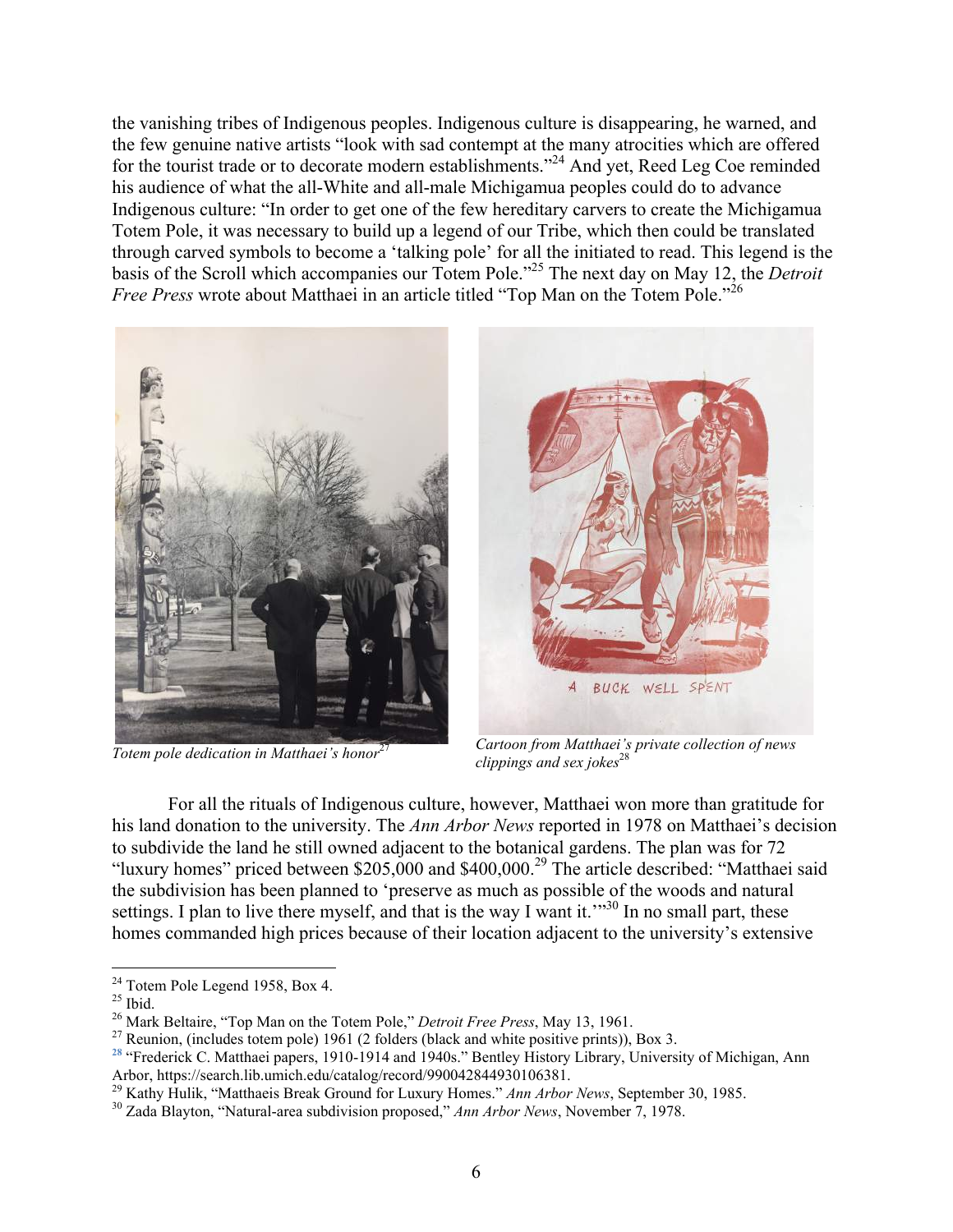forests and botanical gardens, held in the public domain and maintained with public funds. Related gifts also included the now university-owned and managed Radrick Farms Golf Course, where a dedication plaque thanks the "Matthaei family for a legacy of stewardship and service" to the land.<sup>31</sup> In fact, the official history of Radrick Farms posted to the university's website describes the Matthaei family's efforts to restore the desolate scrub land and gravel mine they had purchased into the way it was before.<sup>32</sup> To prepare land for future use and profits, Matthaei restored it to the way it was before. To create the future, Matthaei and the Michigamua evoked the past as they thought history should be.

That a developer should donate a portion of his lands so as to increase the resale value of the rest is no new phenomenon. Frederick Law Olmsted Sr. advised the New York City Council as much in his 1857 plan for Central Park. Olmsted rightly predicted that public funds for the park would be recouped many times over through higher property taxes on adjacent lands, among them the nation's now most prestigious addresses on the Upper West and Upper East Side.<sup>33</sup> Designer of the University of Michigan's Nichols Arboretum described in his 1920 book *Landscape Gardening*:

> If a man can secure an acre or two next to a golf course, the club grounds would form a large part of his estate. His front yard and broad acres would be mown and taken care of without expense to him save in his annual dues. His domain might, therefore, contain a hundred acres or even more while he would be required to pay taxes on only one or two.<sup>34</sup>

The Matthaei Botanical Gardens, located five miles from the main campus, are in a strange location indeed, strange not from the perspective of Matthaei but from the perspective of students. It is not accessible by public transit, and until the recent paving of a dedicated bike lane and footpath through the forests and experimental farm, the only way to get there was by car. And yet, the university was in no position to choose prime real estate and had to make do with what it was given. As a university official described at the June 1962 dedication ceremonies for the Botanical Gardens: "The Ann Arbor vicinity was fast becoming urbanized, and it was important for us to get adequate land this close while it was still available."  $35$ The irony is that these words were spoken on land ceded to the university by a real estate developer, who worked for the auto-centered suburban sprawl that now surrounds Ann Arbor and the former grounds of the Michigamua.

Furthermore, the main customers of Matthaei's American Metal Products Company included auto companies needing aluminum. Hence, Mattaei was financially invested in the very

<sup>&</sup>lt;sup>31</sup> Joshua Flickinger, "Radrick Farms Golf Course: The story of Frederick Matthaei's Ann Arbor estate," Radrick Farms, University of Michigan, 2017, https://arcg.is/1HrjzX. 32 Ibid.

<sup>33</sup> Frederick Law Olmsted and American Social Science Association, *Public Parks And the Enlargement of Towns: Read Before the American Social Science Association At the Lowell Institute*, Boston, Feb. 25, 1870, (Cambridge: Printed for the American Social Science Association, at the Riverside Press, 1870), pp. 35, https://catalog.hathitrust.org/Record/008726621.

<sup>&</sup>lt;sup>34</sup> Ossian Cole Simonds, "Golf Grounds," in *Landscape Gardening* (New York: The Macmillan Company, 1920), 265.

<sup>35 &</sup>quot;To Dedicate New Botanical Gardens June 14," *Ann Arbor News*, June 6, 1962.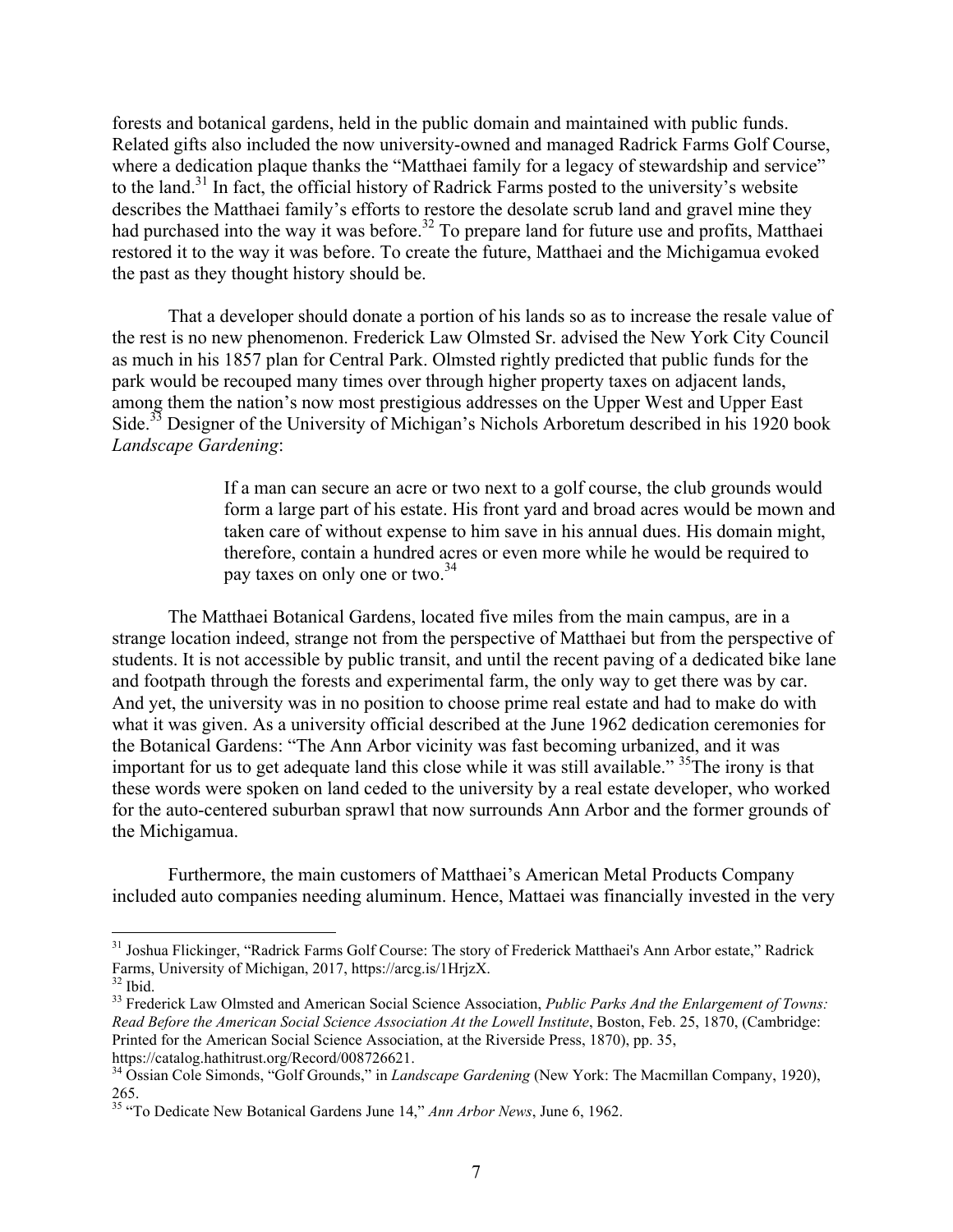forces of suburban sprawl that were destroying America's rural landscapes. Frank Lloyd Wright predicted that, in his sprawling and utopian Broadacre City of the future, residential land uses would be mixed with commercial, light industrial, civic, agricultural, and educational. Residents would speed around by car or by helicopter, the personal mobility device of the future. Indeed, Matthaei himself commuted to work in Detroit by a personal helicopter painted the university colors of maize and blue.<sup>36</sup> The area around the Matthaei Botanical Gardens resembles Wright's Broadacre City, if not in architectural style then in the spirit of mixed use development.

Native vs. foreign, civic vs. self-serving, genuinely Indigenous vs. cultural appropriation of Indigenous culture, the origins of the Matthaei Gardens illustrate the tensions of the settler colonial university on unceded land, or in this case "ceded" land "gifted" to the university by a "genuine" member of a "tribe" in exchange for a "totem pole" celebrating that tribe's "history." In this imagined history, undergraduate "pale faces" become Michigamua Indians and then graduate the university into manhood, where they serve capital and the university in their positions of power and influence. To be an Indian is a form of child's play. To be Indian therefore becomes a symbolic identity, a means of creating belonging and group identity among an in-group of select undergraduates. But this identity can just easily be discarded for the more important business of governing society, hence the strange imagery of "modern" men in suits dedicating a "primitive" totem pole on Matthaei's lands. The reunion becomes a return to and an evocation of an imagined history.

Land cannot have been taken from the Indigenous peoples if it was gifted to the university by Indigenous peoples, in this case not genuinely Indigenous peoples but at least White men who saw themselves as Indigenous and who were accepted by most others as Indigenous. Indeed, to reword from the grave robber's response to Coach Yost: There *is* almost no history of Indigenous people in Michigan. And there can be no history so long as the only Indigenous people that exist are – to quote from the Michigamua's meeting notes description of tribal outsiders – "pale faced" peoples.

Above the entrance to the University of Michigan's Angell Hall, built 1920 in the image of the a Greek temple front, is carved an excerpt from article three of the Northwest Ordinance: "Religion, morality, and knowledge, being necessary to good government and the happiness of mankind, schools and the means of education shall forever be encouraged."<sup>37</sup> This 1787 act of the U.S. government described the political mechanisms for the acquisition, division, and sale of Indigenous lands in most of present-day Ohio, Michigan, and other states. The Midwest was endlessly divided into six by six mile grids of 36 square miles each; profits from the sale of one of those 36 squares in each grid was to fund school and university construction. Among the thousands of lines that divided the west into an endless grid of square miles, several of those boundary lines border the Matthaei lands. The ordinance expands: "The utmost good faith shall always be observed towards the Indians; their lands and property shall never be taken from them without their consent; and, in their property, rights, and liberty, they shall never be invaded or disturbed."<sup>38</sup> Perhaps, as can be inferred from the building names and plaques honoring

 

**<sup>36</sup>** "George Stripp & Charles Betz With Frederick C. Matthaei's Helicopter," Ann Arbor News, March 19, 1956. 37 "Northwest Ordinances: United States [1784, 1785, 1787]," *Encyclopedia Britannica*, April 16, 2022,

https://www.britannica.com/event/Northwest-Ordinances. 38 Ibid.